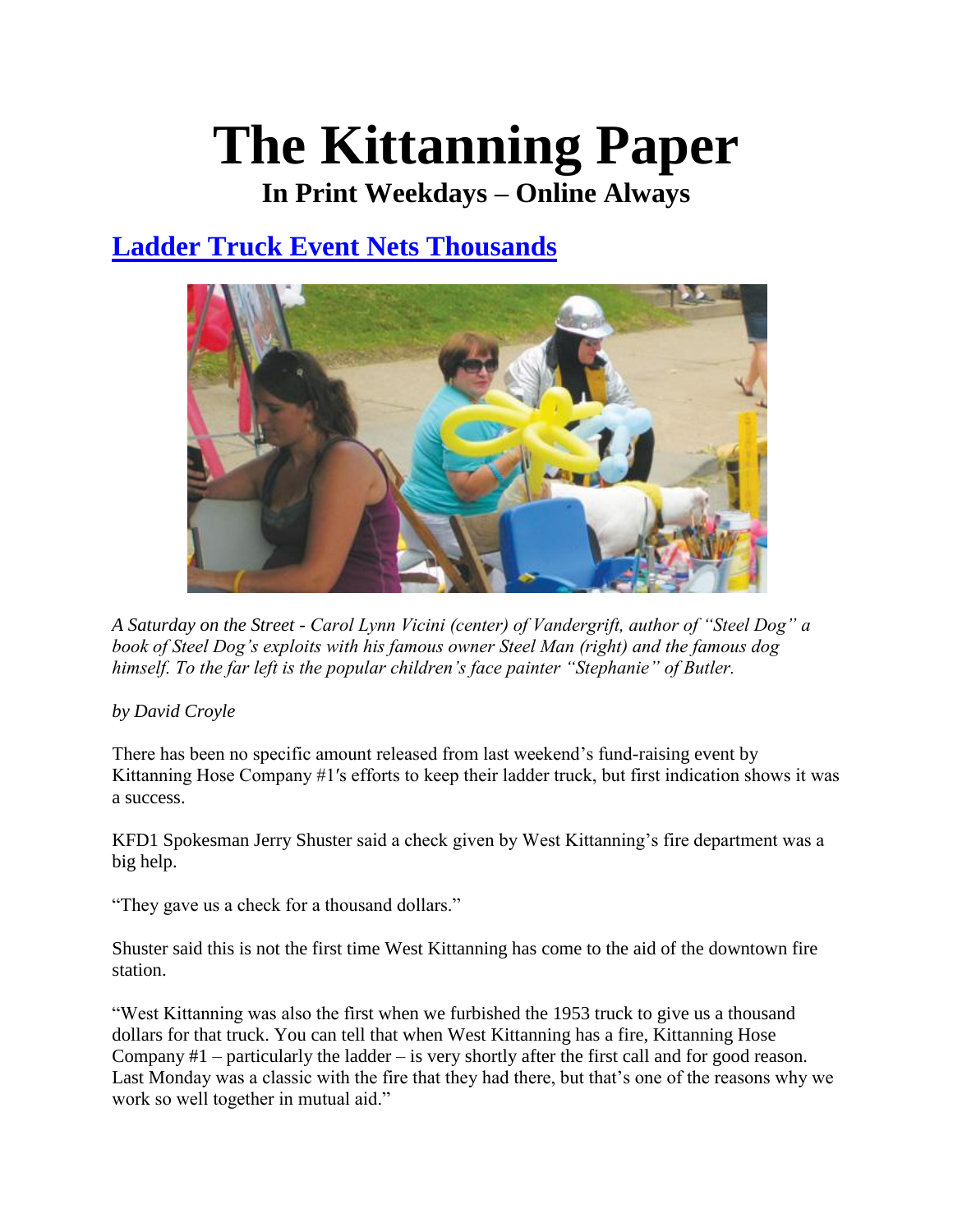

SATISFIED CUSTOMER - The results of face painting by "Stephanie" were displayed on a child visitor to Saturday's ladder truck fund raiser. He said he "loved the look. It was really neat!" He was one hundreds to attend the affair according to event planners.

Shuster praised all the participants of Saturday's events.

"Everyone seems to be coming together in a very positive way, to help in a very negative situation."

Although Council has voted to sell the ladder truck, Shuster said Hose Company #1 will continue to raise funds toward it.

"We're going to do what we have to do. So far we haven't been given any guidance from Council as to what Council expects of us. When we made the offer to pay the \$129,000 payment – which some people thought was insignificant, but it's a thousand dollars a month – we had no feedback from Council. They just proceeded to do what they initially did in the first place to sell the truck. The fire company will do what it needs to do because we are absolutely certain that the truck is needed contrary to what the comments were made by the mayor or the town. Of course that was kind of debunked within 18 hours after the statement was released by a major fire in Kittanning."

Shuster said he isn't worried about the possibility that Council will sell the ladder truck out from under them.

"It is not going to be easy to sell that truck and generate from the proceeds of the sale what the value of the truck is and how much they owe on the truck. They have to pay it all off. Simply by paying it all off doesn't make a lot of sense either if they generate a sale because we already have a significant amount of money in equity in the truck itself. So they have to get that back too. They can't pull the cover over the eyes of the taxpayers saying we owe \$450,000 and we got